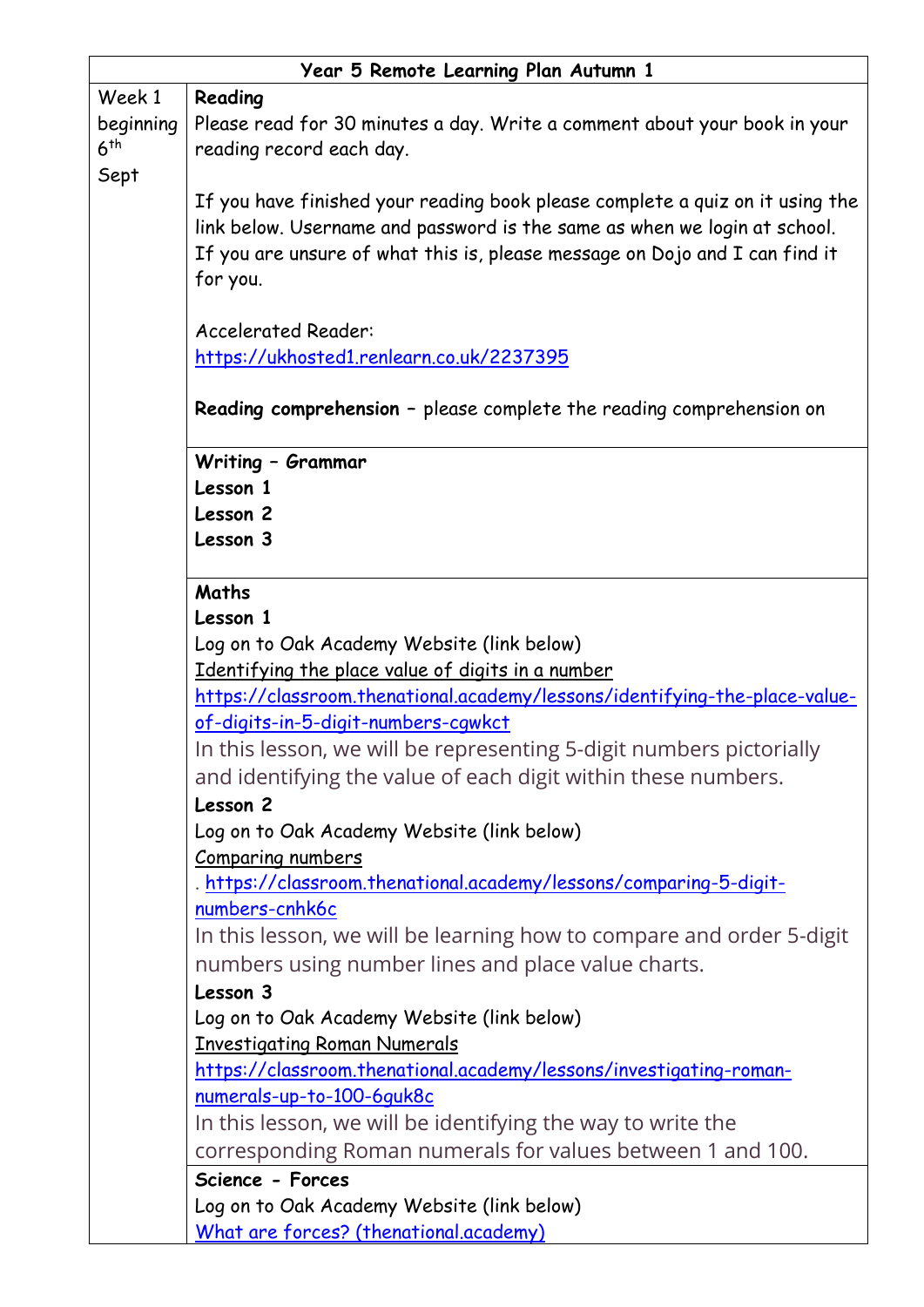|                        | In this lesson, we will learn what forces are. We will also learn about                                                                                                      |
|------------------------|------------------------------------------------------------------------------------------------------------------------------------------------------------------------------|
|                        | contact forces and non-contact forces. Finally, we will test our                                                                                                             |
|                        | knowledge with some application questions.                                                                                                                                   |
|                        | Geography - Greece<br>On a piece of paper, write down everything you already know about Greece.<br>What questions would you like to ask about Greece? What would you like to |
|                        | find out? Write those questions on the same piece of paper.                                                                                                                  |
|                        | Computing                                                                                                                                                                    |
|                        | Art and Design and Technology - Ancient Greek Pottery<br>Over the next few weeks you will create a fact file about Ancient Greek                                             |
|                        | Pottery. This can be done as a power point, a word document or on paper.                                                                                                     |
|                        | For this week, create a front page with an eye-catching heading and picture                                                                                                  |
|                        | of different pots,                                                                                                                                                           |
|                        | PSHE - All Around Me                                                                                                                                                         |
|                        | Log on to Oak Academy Website (link below)<br><b>Community Care (thenational.academy)</b>                                                                                    |
|                        | In today's lesson, you will understand what a community is, explore                                                                                                          |
|                        | the different types of communities (place, interest, action and                                                                                                              |
|                        | practice) and consider the benefits of being a part of one.                                                                                                                  |
|                        | PE - Gymnastics                                                                                                                                                              |
|                        | Log on to Oak Academy Website (link below)<br>Developing gymnastics sequences with control (thenational.academy)                                                             |
|                        | In this lesson, we will refresh our understanding of a number of                                                                                                             |
|                        | balances and different types of locomotion and think about how we                                                                                                            |
|                        | can construct complex sequences. We will also consider how we can                                                                                                            |
|                        | exercise safely in our home environment.                                                                                                                                     |
| Week 2                 | Reading                                                                                                                                                                      |
| beginning<br>$13^{th}$ | Please read for 30 minutes a day. Write a comment about your book in your<br>reading record each day.                                                                        |
| Sept                   |                                                                                                                                                                              |
|                        | If you have finished your reading book please complete a quiz on it using the<br>link below. Username and password is the same as when we login at school.                   |
|                        | If you are unsure of what this is, please message on Dojo and I can find it                                                                                                  |
|                        | for you.                                                                                                                                                                     |
|                        | <b>Accelerated Reader:</b>                                                                                                                                                   |
|                        | https://ukhosted1.renlearn.co.uk/2237395                                                                                                                                     |
|                        | Reading comprehension - please complete the reading comprehension                                                                                                            |
|                        | Writing<br>- Grammar                                                                                                                                                         |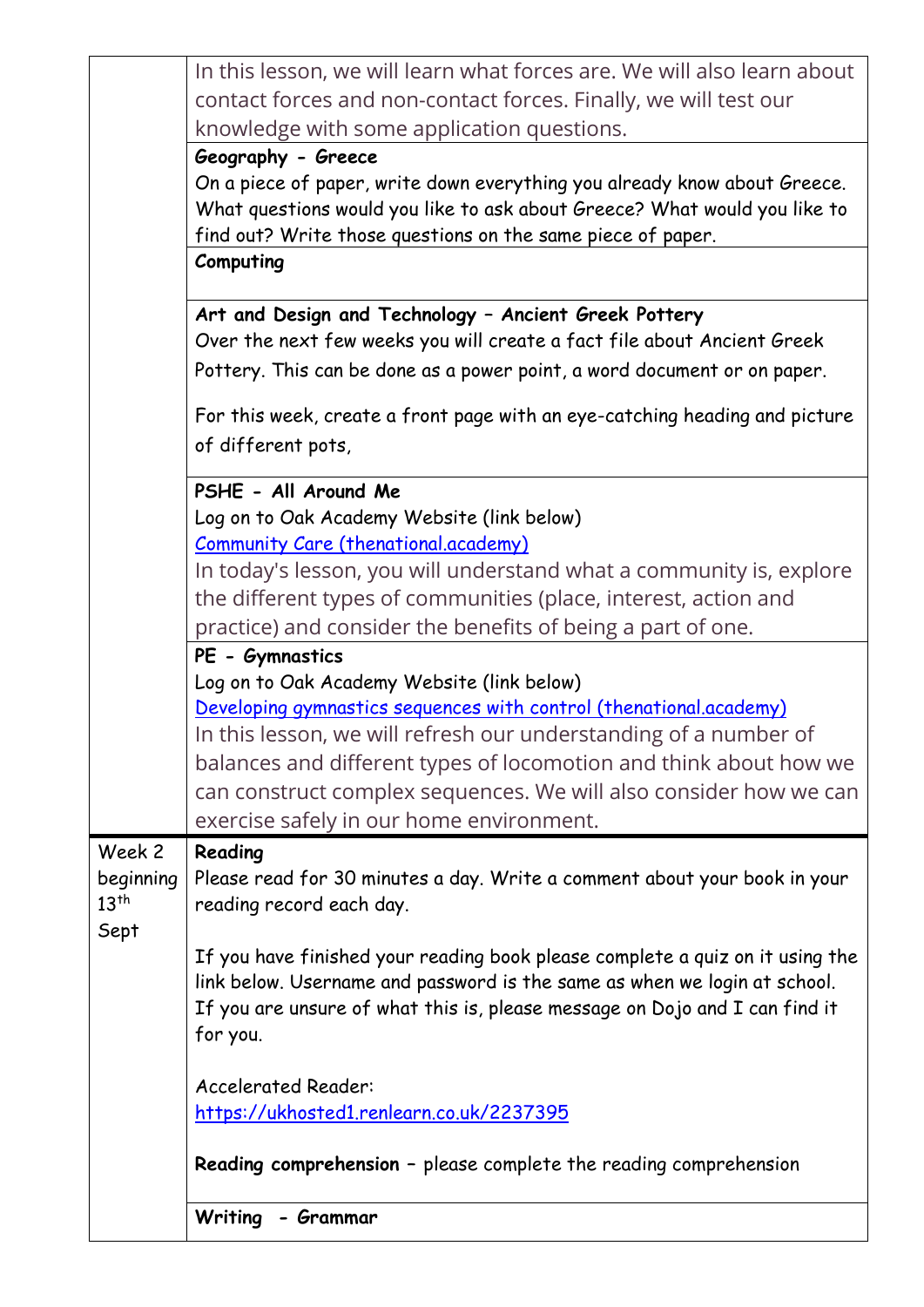#### **Lesson 1**

**Lesson 2**

#### **Lesson 3**

### **Maths**

### **Lesson 1**

Log on to Oak Academy Website (link below) Rounding to the nearest 100, 1000, 10 000

[https://classroom.thenational.academy/lessons/rounding-5-digit-numbers](https://classroom.thenational.academy/lessons/rounding-5-digit-numbers-to-the-nearest-100-1000-and-10-000-6hgk2d)[to-the-nearest-100-1000-and-10-000-6hgk2d](https://classroom.thenational.academy/lessons/rounding-5-digit-numbers-to-the-nearest-100-1000-and-10-000-6hgk2d)

In this lesson, we will be using number lines to round 5-digit numbers to the nearest multiple of 100, 1000 and 10 000. We will also investigate rounding in the context of word problems.

# **Lesson 2**

Log on to Oak Academy Website (link below) Rounding to the nearest 1000 and 10 000

[https://classroom.thenational.academy/lessons/rounding-5-digit-numbers](https://classroom.thenational.academy/lessons/rounding-5-digit-numbers-to-the-nearest-10-000-and-1000-chgk2r)[to-the-nearest-10-000-and-1000-chgk2r](https://classroom.thenational.academy/lessons/rounding-5-digit-numbers-to-the-nearest-10-000-and-1000-chgk2r)

In this lesson, we will be using number lines to round 5-digit numbers to the nearest multiple of 10 000 and the nearest multiple of 1000.

### **Lesson 3**

Log on to Oak Academy Website (link below) Solving problems involving rounding.

[https://classroom.thenational.academy/lessons/solving-problems-involving](https://classroom.thenational.academy/lessons/solving-problems-involving-rounding-74ukac)[rounding-74ukac](https://classroom.thenational.academy/lessons/solving-problems-involving-rounding-74ukac)

# **Science - Forces**

Log on to Oak Academy Website (link below)

[How can we measure the size of forces? \(thenational.academy\)](https://classroom.thenational.academy/lessons/how-can-we-measure-the-size-of-forces-c4vkcr)

In this lesson, we will learn how we can measure the size of forces, particularly how we can measure weight. We will learn about Isaac Newton and his contribution to our knowledge of forces as well as Newtons as a unit of measurement. We will also investigate how to use a Newton meter to measure forces.

**Geography - Greece**

This week you will need to research into these Greek islands - Crete, Cos, Mykonos, Skopelos, Rhodes and mainland Greece. Now put these islands in order of size. Next find the population of each island. Finally, create a table showing this information.

**Computing**

**Art and Design and Technology**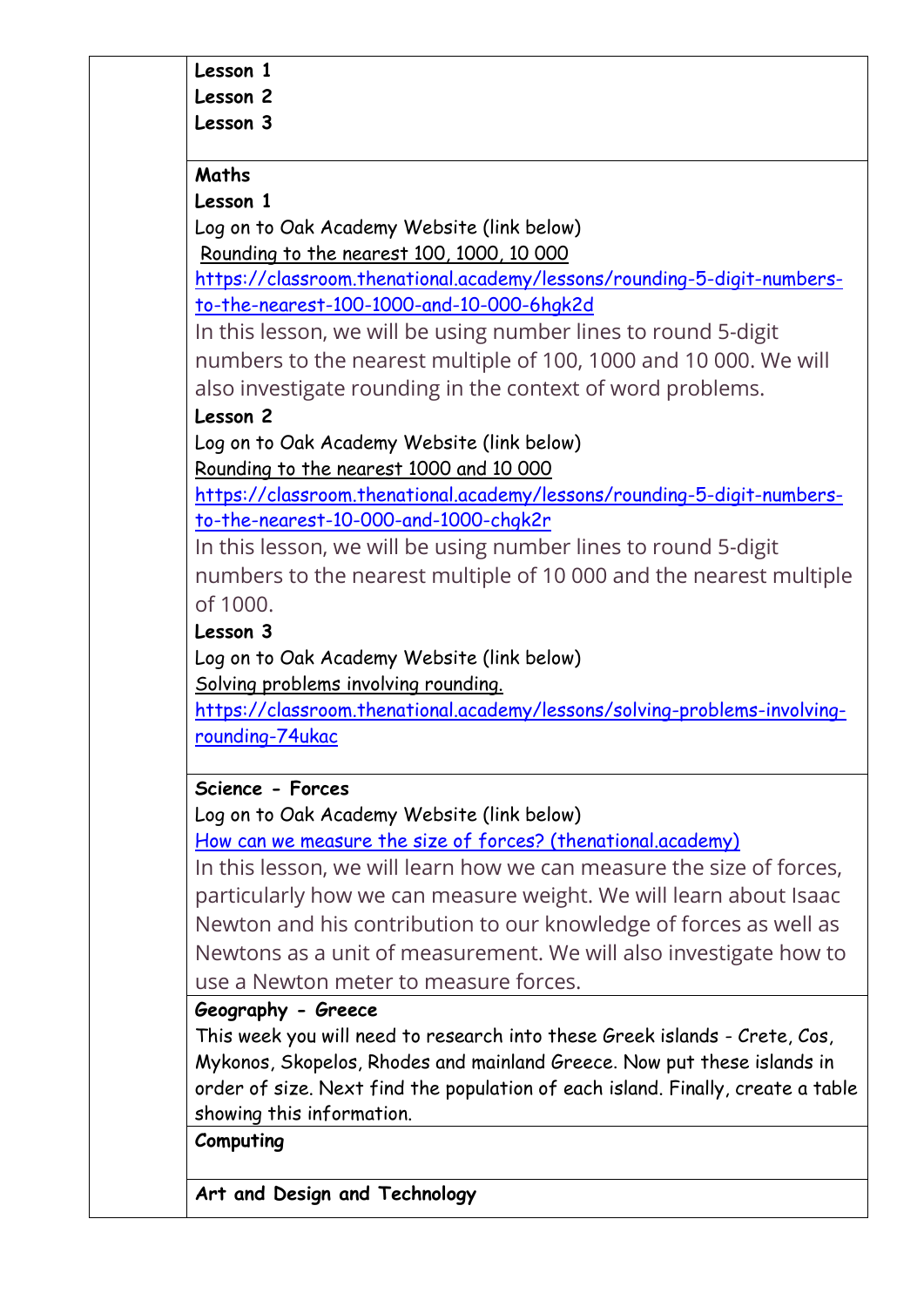|                  | This week research into how and why Ancient Greek pottery was made. Who               |
|------------------|---------------------------------------------------------------------------------------|
|                  | made the pots?                                                                        |
|                  |                                                                                       |
|                  | Add this information to your fact file. Remember to include pictures,                 |
|                  | diagrams and labels if you can.                                                       |
|                  | PE - Gymnastics                                                                       |
|                  | Log on to Oak Academy Website (link below)                                            |
|                  | Creating sequences using a range of compositional techniques<br>(thenational.academy) |
|                  | In this lesson, we will learn how to use a range of compositional                     |
|                  | techniques to enhance our sequences. We will learn to link these                      |
|                  | with a series of balances. We will also think about the effect of                     |
|                  |                                                                                       |
|                  | exercise on our body: speed, strength, cardiovascular fitness and                     |
|                  | flexibility.                                                                          |
|                  | PSHE - All Around Me                                                                  |
|                  | Log on to Oak Academy Website (link below)                                            |
|                  | I roll with my role (thenational.academy)                                             |
|                  | In this lesson, you will explore the roles and responsibilities that                  |
|                  | you, as a citizen, have in your community. You will then create a                     |
|                  | video that outlines your role, alongside the main responsibilities                    |
|                  | you have.                                                                             |
|                  |                                                                                       |
| Week 3           | Reading                                                                               |
| beginning        | Please read for 30 minutes a day. Write a comment about your book in your             |
| 20 <sup>th</sup> | reading record each day.                                                              |
| Sept             |                                                                                       |
|                  | If you have finished your reading book please complete a quiz on it using the         |
|                  | link below. Username and password is the same as when we login at school.             |
|                  | If you are unsure of what this is, please message on Dojo and I can find it           |
|                  | for you.                                                                              |
|                  | <b>Accelerated Reader:</b>                                                            |
|                  | https://ukhosted1.renlearn.co.uk/2237395                                              |
|                  |                                                                                       |
|                  | Reading comprehension - please complete the reading comprehension on                  |
|                  | Writing - Grammar                                                                     |
|                  | Lesson 1                                                                              |
|                  | Lesson 2                                                                              |
|                  | Lesson 3                                                                              |
|                  |                                                                                       |
|                  | Maths                                                                                 |
|                  | Lesson 1<br>Log on to Oak Academy Website (link below)                                |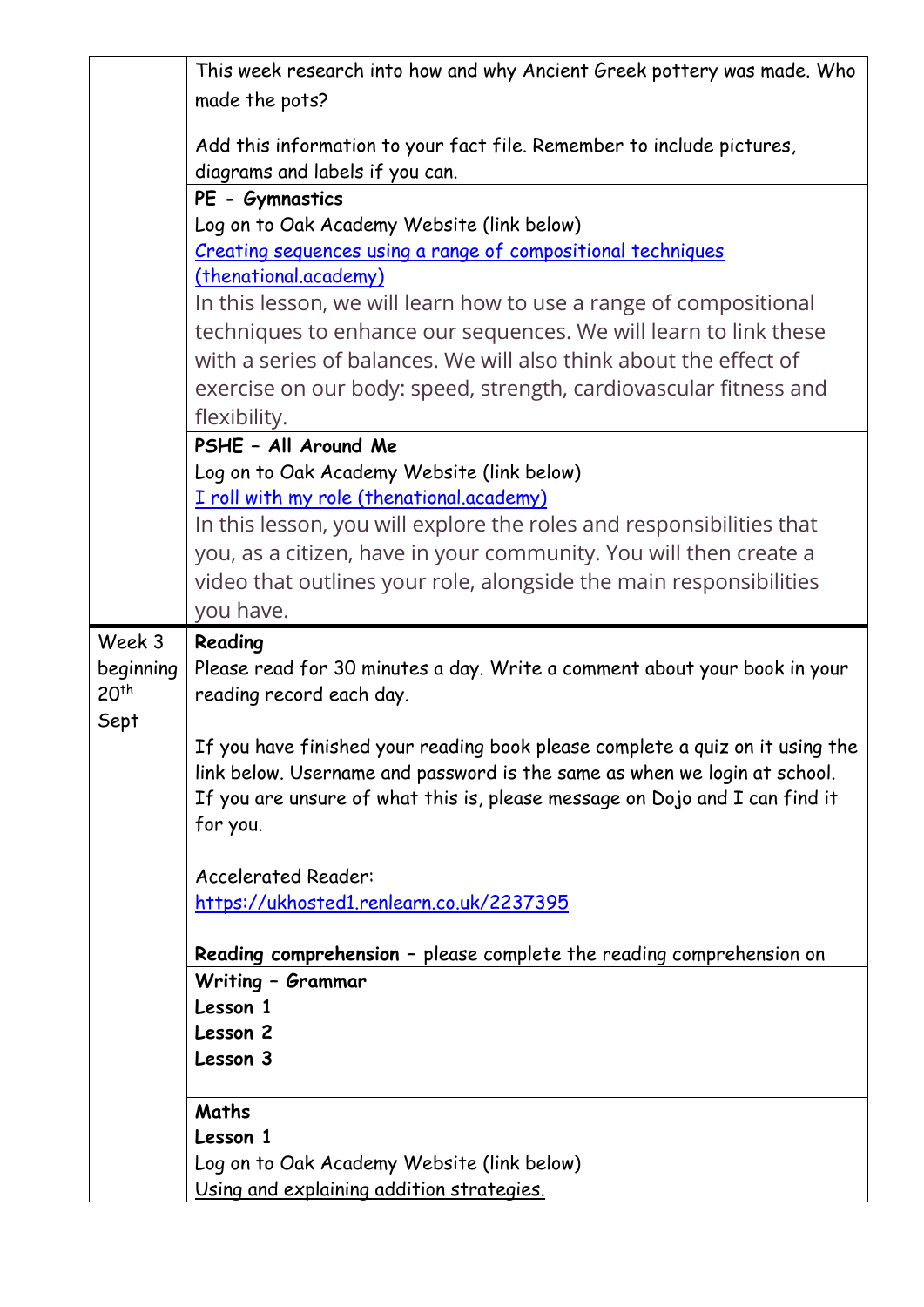[https://classroom.thenational.academy/lessons/using-and-explaining](https://classroom.thenational.academy/lessons/using-and-explaining-addition-strategies-60t6ce)[addition-strategies-60t6ce](https://classroom.thenational.academy/lessons/using-and-explaining-addition-strategies-60t6ce)

In this lesson, we will be learning how to use different addition strategies (e.g. partitioning, commutativity and rounding and adjusting) in order to solve magic squares.

### **Lesson 2**

Log on to Oak Academy Website (link below)

Using and explaining addition and subtraction strategies.

[https://classroom.thenational.academy/lessons/using-and-explaining](https://classroom.thenational.academy/lessons/using-and-explaining-addition-and-subtraction-strategies-6hk38c)[addition-and-subtraction-strategies-6hk38c](https://classroom.thenational.academy/lessons/using-and-explaining-addition-and-subtraction-strategies-6hk38c)

In this lesson, we will be learning how to use the most efficient addition and subtraction strategies. We will apply this knowledge to solving addition pyramids.

### **Lesson 3**

.

Log on to Oak Academy Website (link below) Adding and subtracting using multiples.

[https://classroom.thenational.academy/lessons/adding-and-subtracting](https://classroom.thenational.academy/lessons/adding-and-subtracting-using-multiples-of-10-100-1000-10-000-and-100-000-60upcc)[using-multiples-of-10-100-1000-10-000-and-100-000-60upcc](https://classroom.thenational.academy/lessons/adding-and-subtracting-using-multiples-of-10-100-1000-10-000-and-100-000-60upcc)

In this lesson, we will learn how to use the 'derived facts' and 'make 10' strategies to solve equations involving multiples of 10, 100, 1000, 10 000 and 100 000.

### **Science - Forces**

Log on to Oak Academy Website (link below)

[What are contact forces? \(thenational.academy\)](https://classroom.thenational.academy/lessons/what-are-contact-forces-74t3gc)

In this lesson, we will learn about contact forces. We will discuss air and water resistance and examine what balance and unbalanced forces are. We will also investigate friction. Based on our investigation we will make conclusions about the causes and characteristics of friction.

#### **Geography - Greece**

This week you will continue to research into the Greek islands. Using the same islands from last week, what is similar between the islands and what is different? These similarities and differences can include both physical and human features. (research into what these are if you are unsure). Write a paragraph or two to describe what you have noticed / found.

#### **Computing**

**Art and Design and Technology** This week, add a page about what the different pots were used for.

#### **PE - Gymnastics**

Log on to Oak Academy Website (link below) [Creating a sequence using rhythmic awareness \(thenational.academy\)](https://classroom.thenational.academy/lessons/creating-a-sequence-using-rhythmic-awareness-71gpcc)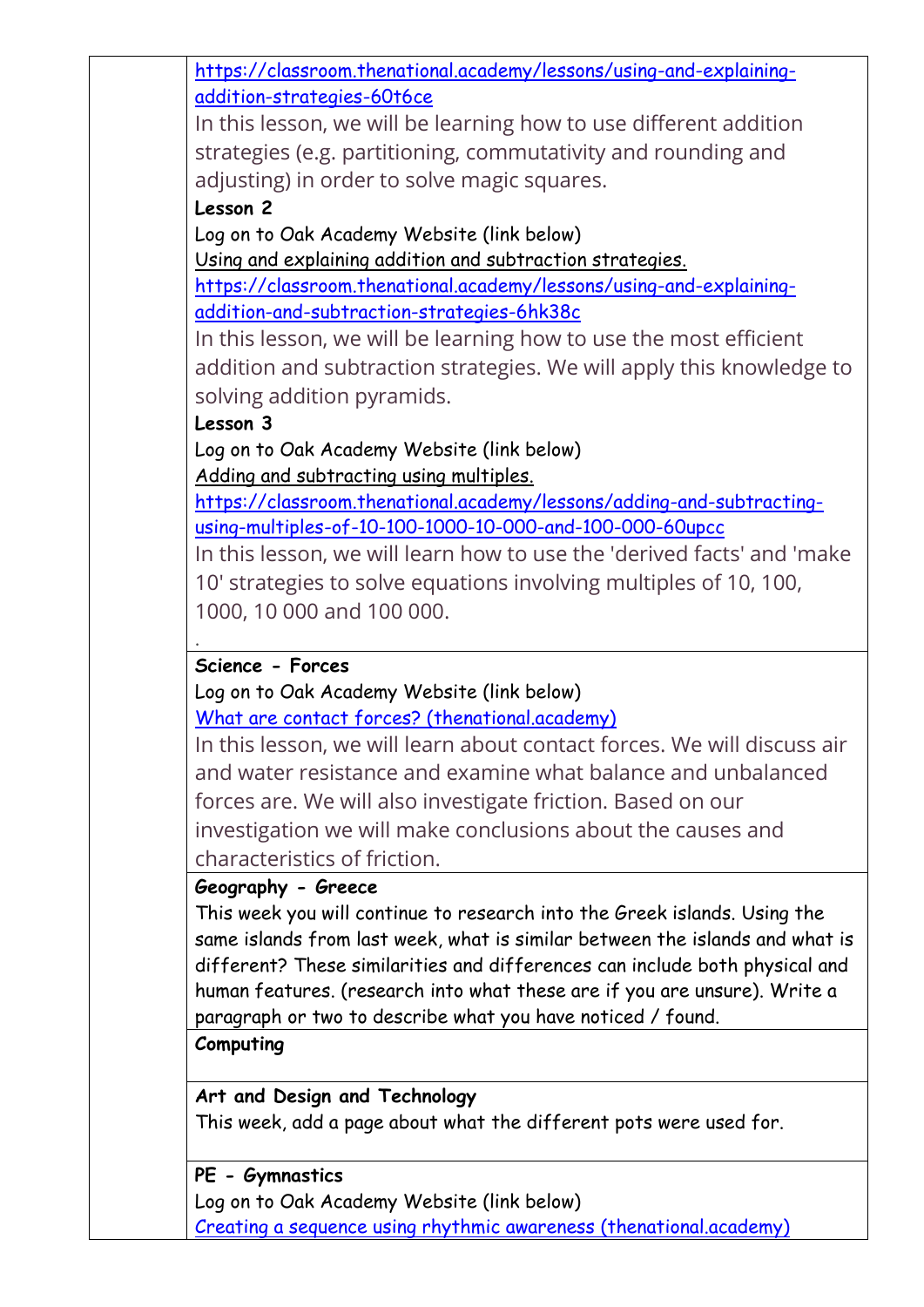|                  | In this lesson, we will explore how to create a sequence using                                                                |
|------------------|-------------------------------------------------------------------------------------------------------------------------------|
|                  | rhythmic awareness. We will consider how effective nutrition and                                                              |
|                  | hydration can have an impact on our body during exercise.                                                                     |
|                  | PSHE - All Around Me                                                                                                          |
|                  | Log on to Oak Academy Website (link below)                                                                                    |
|                  | We are a jigsaw (thenational.academy)                                                                                         |
|                  | In today's lesson, you will be able to recognise the different groups                                                         |
|                  | that make up and contribute to a community.                                                                                   |
| Week 4           | Reading                                                                                                                       |
| beginning        | Please read for 30 minutes a day. Write a comment about your book in your                                                     |
| 27 <sup>th</sup> | reading record each day.                                                                                                      |
| Sept             |                                                                                                                               |
|                  | If you have finished your reading book please complete a quiz on it using the                                                 |
|                  | link below. Username and password is the same as when we login at school.                                                     |
|                  | If you are unsure of what this is, please message on Dojo and I can find it                                                   |
|                  | for you.                                                                                                                      |
|                  |                                                                                                                               |
|                  | <b>Accelerated Reader:</b>                                                                                                    |
|                  | https://ukhosted1.renlearn.co.uk/2237395                                                                                      |
|                  | Reading comprehension - please complete the reading comprehension on                                                          |
|                  | <b>Writing Grammar</b>                                                                                                        |
|                  | Lesson 1                                                                                                                      |
|                  |                                                                                                                               |
|                  | Lesson 2                                                                                                                      |
|                  |                                                                                                                               |
|                  |                                                                                                                               |
|                  | Lesson 3                                                                                                                      |
|                  |                                                                                                                               |
|                  | Maths                                                                                                                         |
|                  | Lesson 1                                                                                                                      |
|                  | Log on to Oak Academy Website (link below)                                                                                    |
|                  | Adding and subtracting using rounding and adjusting.<br>https://classroom.thenational.academy/lessons/adding-and-subtracting- |
|                  | using-the-round-and-adjust-strategy-chk64e                                                                                    |
|                  | In this lesson, we will learn how to use the 'round and adjust'                                                               |
|                  | strategy to solve addition and subtraction equations.                                                                         |
|                  | Lesson 2                                                                                                                      |
|                  | Log on to Oak Academy Website (link below)                                                                                    |
|                  | Adding and subtracting using partitioning.                                                                                    |
|                  | https://classroom.thenational.academy/lessons/adding-and-subtracting-                                                         |
|                  | using-partitioning-61h3cd                                                                                                     |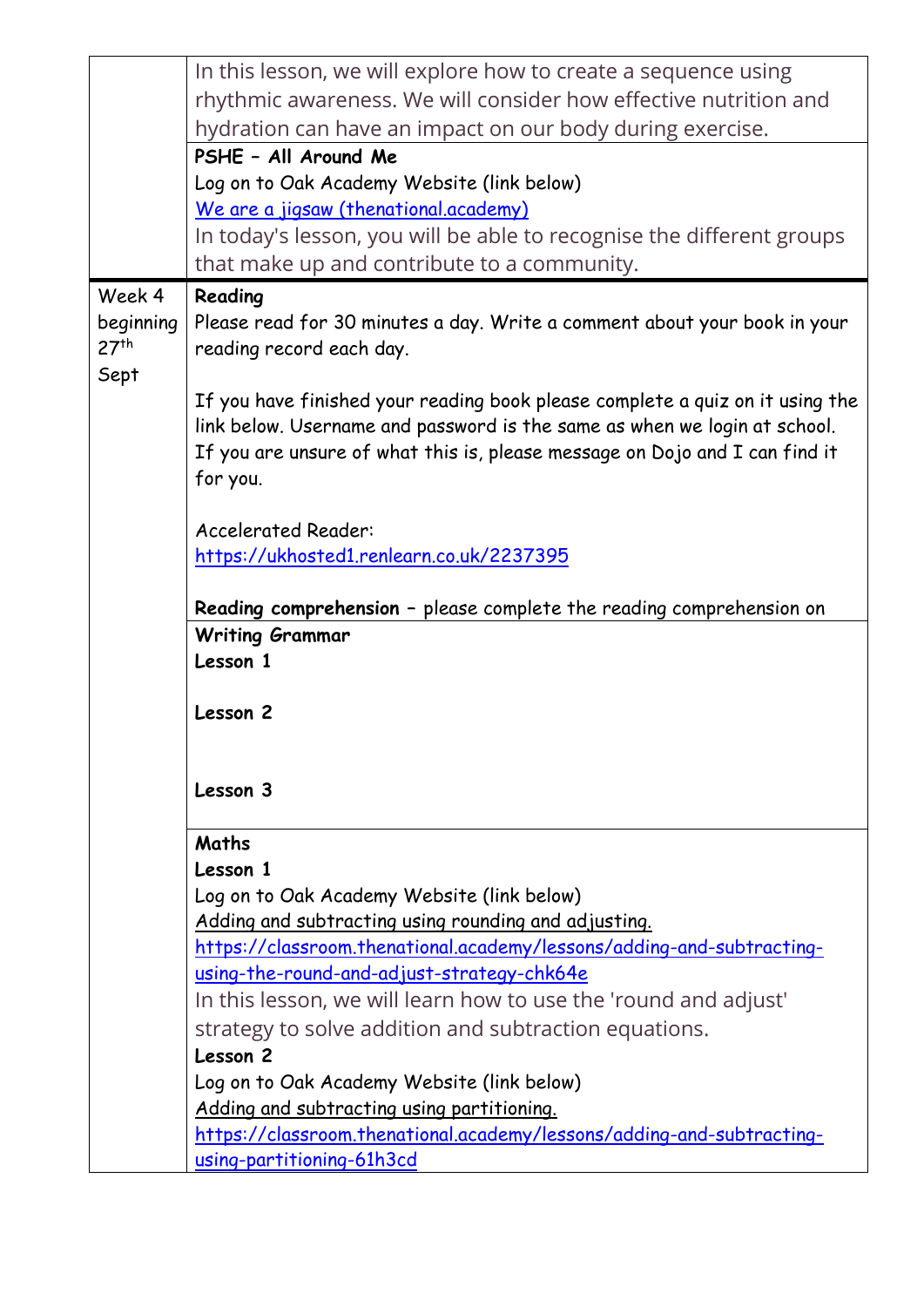|                     | In this lesson, we will use partitioning to add and subtract large         |
|---------------------|----------------------------------------------------------------------------|
|                     | integers, both where regrouping is required and where it is not            |
|                     | needed.                                                                    |
|                     | Lesson 3                                                                   |
|                     | Log on to Oak Academy Website (link below)                                 |
|                     | Rounding to estimate.                                                      |
|                     | https://classroom.thenational.academy/lessons/rounding-to-estimate-        |
|                     | ccr62d                                                                     |
|                     | In this lesson, we will apply our understanding of rounding to the         |
|                     | nearest multiples of 10 000 and 1000 to estimate the answer to             |
|                     | addition equations.                                                        |
|                     | Science - Forces                                                           |
|                     | Log on to Oak Academy Website (link below)                                 |
|                     | What are non-contact forces? (thenational.academy)                         |
|                     | In this lesson, we will recap the definition of non-contact forces. We     |
|                     | will also investigate gravity and gravitational force and learn about      |
|                     | Galileo by completing an investigation. Finally, we will learn about       |
|                     | magnetic force, including some uses for magnets.                           |
|                     | Geography - Greece                                                         |
|                     | Greece and its islands are very popular because of the beautiful beeches.  |
|                     | Use Google Earth or pictures of the Greek beaches.                         |
|                     | Write a paragraph to explain why you think they are popular.               |
|                     | Computing                                                                  |
|                     | Art and Design and Technology - Ancient Greek Pottery                      |
|                     | Now look at the different pictures that were painted on the pots. What can |
|                     | we learn from the picture? What can you find out about life in Ancient     |
|                     | Greece? Add this information to your fact file.                            |
|                     | PSHE - All Around Me                                                       |
|                     | Log on to Oak Academy Website (link below)                                 |
|                     | Help is on hand (thenational.academy)                                      |
|                     | In this lesson, you will be able to identify the people who help the       |
|                     | local community. You will write a letter thanking them for their help.     |
|                     | PE - Gymnastics                                                            |
|                     | Log on to Oak Academy Website (link below)                                 |
|                     | Performing a complex sequence with fluency and control                     |
|                     | (thenational.academy)                                                      |
|                     | In this lesson, we will develop our gymnastics knowledge by                |
|                     | considering how we can perform our sequences with control,                 |
|                     | accuracy and fluency. We will also consider what impact regular            |
|                     | gymnastics can have upon our mood and mindset.                             |
| Week 5              | Reading                                                                    |
| beginning           | Please read for 30 minutes a day. Write a comment about your book in your  |
| 4 <sup>th</sup> Oct |                                                                            |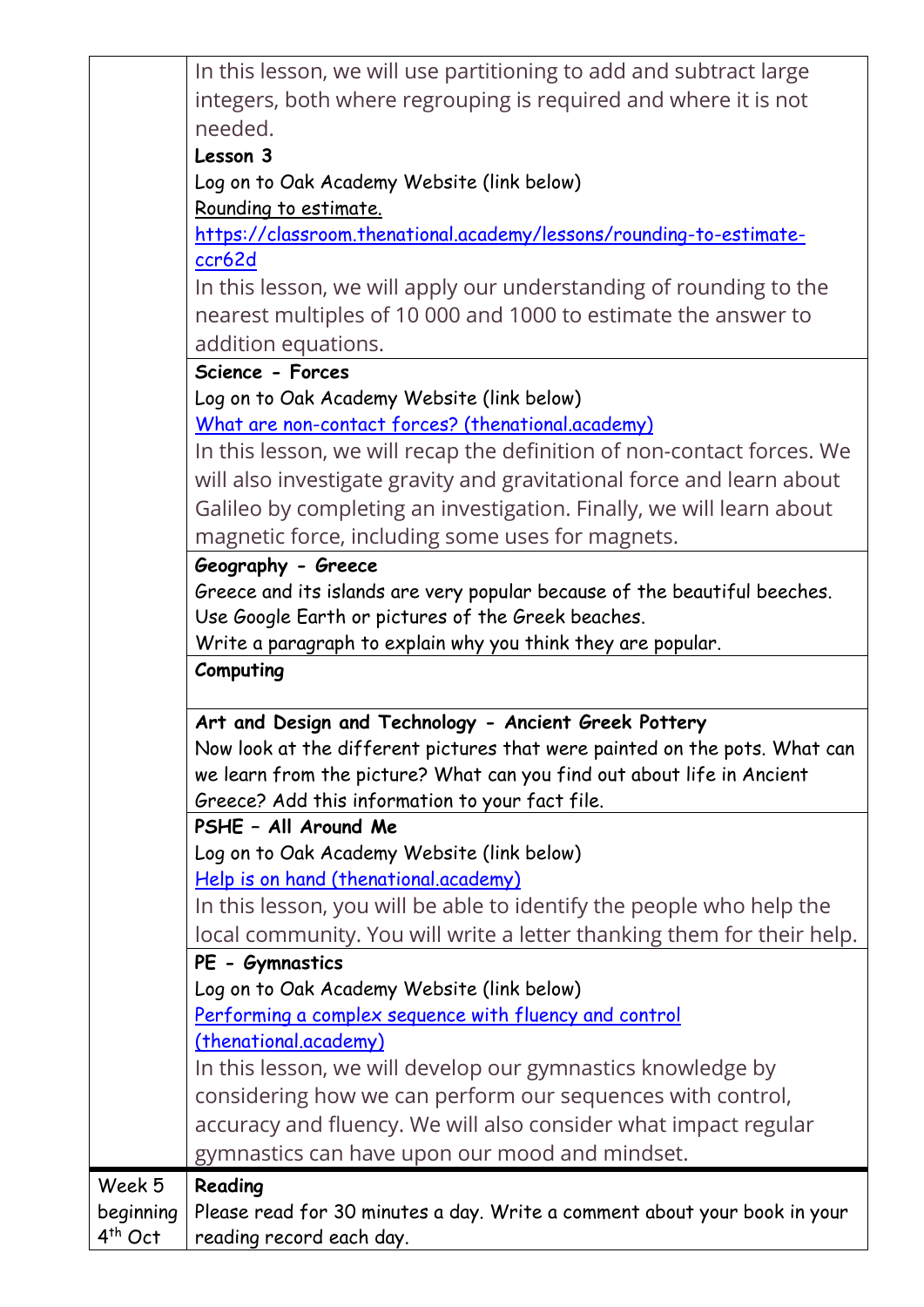If you have finished your reading book please complete a quiz on it using the link below. Username and password is the same as when we login at school. If you are unsure of what this is, please message on Dojo and I can find it for you.

Accelerated Reader: <https://ukhosted1.renlearn.co.uk/2237395>

**Reading comprehension –** please complete the reading comprehension on **Writing - Grammar** 

**Lesson 1**

**Lesson 2**

**Lesson 3**

#### **Maths**

#### **Lesson 1**

Log on to Oak Academy Website (link below)

Adding using the column method.

[https://classroom.thenational.academy/lessons/adding-using-the-column](https://classroom.thenational.academy/lessons/adding-using-the-column-method-6wt64c)[method-6wt64c](https://classroom.thenational.academy/lessons/adding-using-the-column-method-6wt64c)

In this lesson, we will learn how to use the column method in order to solve addition equations.

#### **Lesson 2**

Log on to Oak Academy Website (link below) Subtracting using the column method.

[https://classroom.thenational.academy/lessons/subtracting-using-the](https://classroom.thenational.academy/lessons/subtracting-using-the-column-method-6xj32d)[column-method-6xj32d](https://classroom.thenational.academy/lessons/subtracting-using-the-column-method-6xj32d)

In this lesson, we will learn how to use the column method in order to solve subtraction equations. We will also learn how to represent equations using bar modelling.

# **Lesson 3**

Log on to Oak Academy Website (link below)

Problem solving using the column method.

[https://classroom.thenational.academy/lessons/problem-solving-using-the](https://classroom.thenational.academy/lessons/problem-solving-using-the-column-method-c8up6c)[column-method-c8up6c](https://classroom.thenational.academy/lessons/problem-solving-using-the-column-method-c8up6c)

In this lesson, we will learn how to apply our understanding of the column method to finding and fixing errors and completing unfinished column method calculations

**Science - Forces**

Log on to Oak Academy Website (link below)

[Which factors affect an object's ability to float? \(thenational.academy\)](https://classroom.thenational.academy/lessons/which-factors-affect-an-objects-ability-to-float-ccv3ac)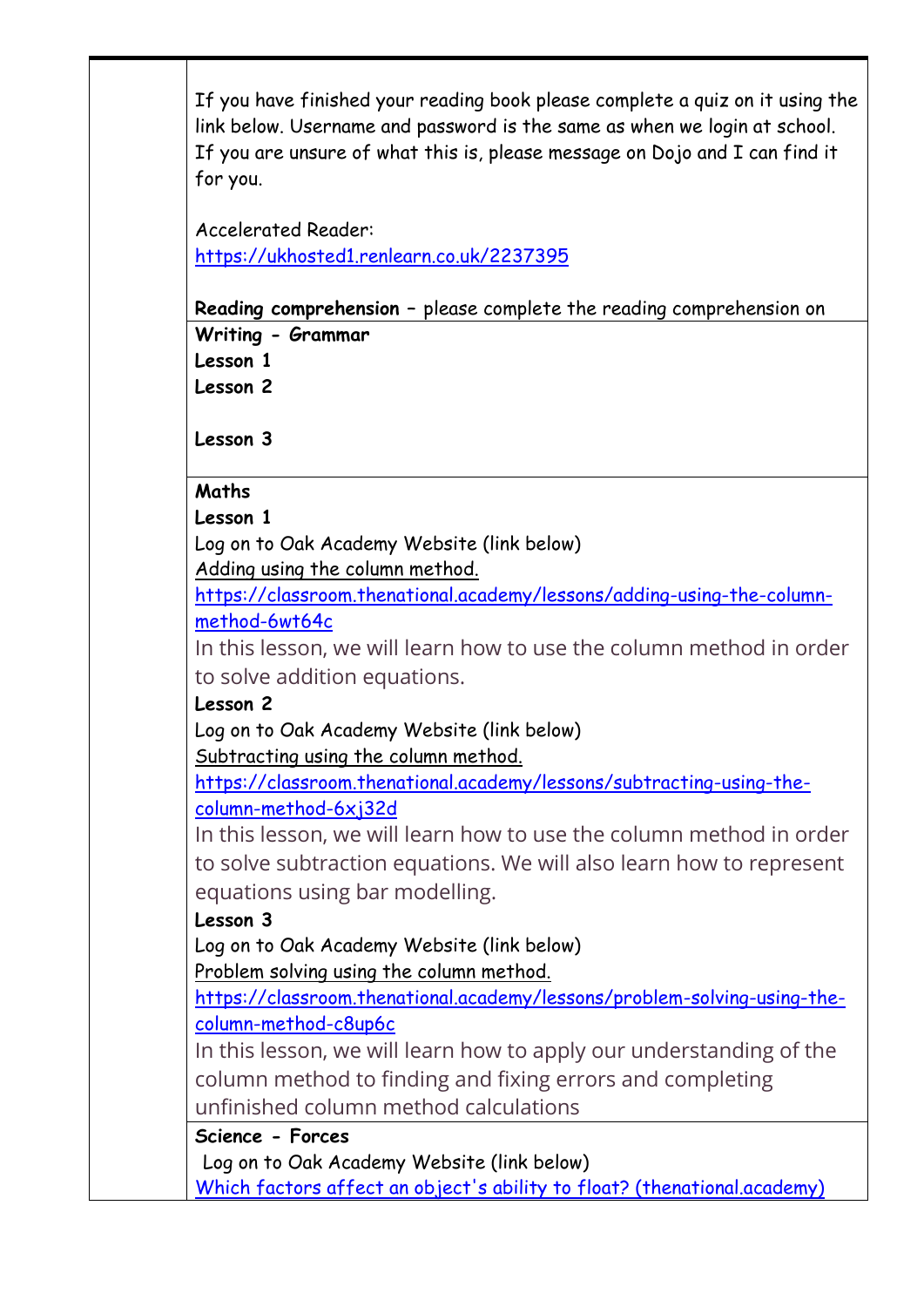|            | In this lesson, we will be discussing upthrust (or buoyancy) in more          |
|------------|-------------------------------------------------------------------------------|
|            | detail. We will discuss what density is and how it affects floating. We       |
|            | will also discuss the link between weight and upthrust. Finally, we           |
|            | will make some predictions which we will test.                                |
|            | Geography - Greece                                                            |
|            | Erosion is happening to all of the islands of Greece. What is erosion? How    |
|            | does it affect the islands?                                                   |
|            | Write a description, using pictures to help, explain erosion, the different   |
|            | stages of erosion and what can be done to slow it down.                       |
|            | Computing                                                                     |
|            | Art and Design and Technology - Ancient Greek Pottery                         |
|            | This week sketch your own pot and draw a design on it. Remember your          |
|            | design must show what life was like in Ancient Greece.                        |
|            | PSHE - All Around Me                                                          |
|            | Log on to Oak Academy Website (link below)                                    |
|            | The Mayor Making ceremony (thenational.academy)                               |
|            | In today's lesson, you will understand the need for rules and laws in         |
|            | society and you will deliver a speech to the people in your town.             |
|            | PE - Co-ordination when passing and receiving                                 |
|            | Log on to Oak Academy Website (link below)                                    |
|            | How do I safely orientate and control my body position when passing and       |
|            | receiving? (thenational.academy)                                              |
|            | In this lesson, we will learn to work safely and how to control our           |
|            | body position so we are ready and orientated for passing and                  |
|            | receiving.                                                                    |
| Week 6     | Reading                                                                       |
| beginning  | Please read for 30 minutes a day. Write a comment about your book in your     |
| $11th$ Oct | reading record each day.                                                      |
|            |                                                                               |
|            | If you have finished your reading book please complete a quiz on it using the |
|            | link below. Username and password is the same as when we login at school.     |
|            | If you are unsure of what this is, please message on Dojo and I can find it   |
|            | for you.                                                                      |
|            |                                                                               |
|            | <b>Accelerated Reader:</b>                                                    |
|            | https://ukhosted1.renlearn.co.uk/2237395                                      |
|            |                                                                               |
|            | <b>Reading comprehension</b> - please complete the reading comprehension on   |
|            | Writing - Grammar                                                             |
|            | Lesson 1                                                                      |
|            | Lesson 2                                                                      |
|            |                                                                               |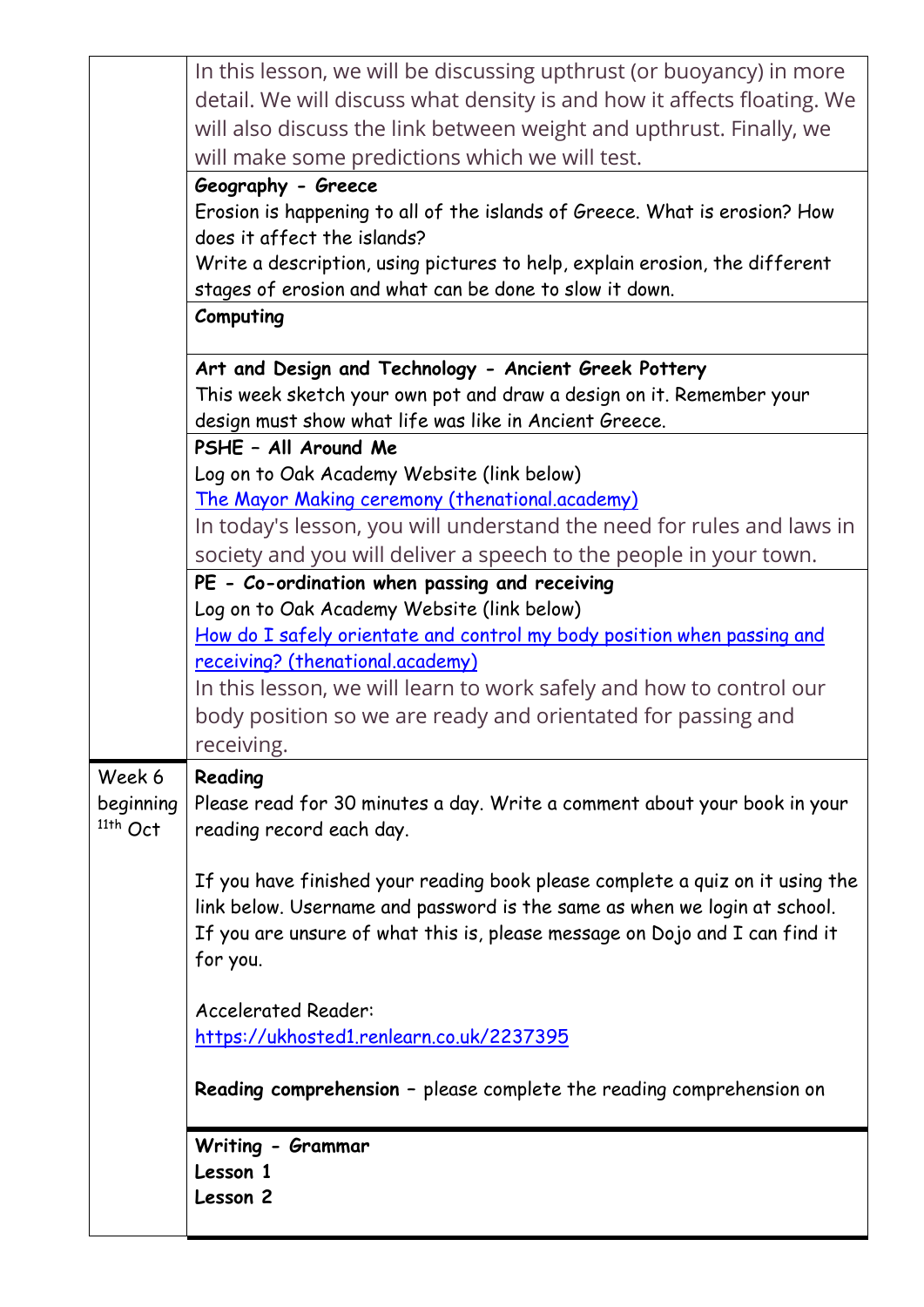### **Maths**

# **Lesson 1**

Log on to Oak Academy Website (link below) Multiples and factors.

[https://classroom.thenational.academy/lessons/multiples-and-factors-](https://classroom.thenational.academy/lessons/multiples-and-factors-6gr32d)[6gr32d](https://classroom.thenational.academy/lessons/multiples-and-factors-6gr32d)

In this lesson, we will refamiliarise ourselves with the concepts of multiples and factors. We will use the language of factors and multiples by giving examples, describing rectangular arrays and defining the terms. We will then model how to solve missing number puzzles requiring understanding of the language before letting you have a go independently.

# **Lesson 2**

Log on to Oak Academy Website (link below) Factor pairs.

<https://classroom.thenational.academy/lessons/factor-pairs-61k3cd> In this lesson, we will be learning how to work systematically to identify the correct number of factors and factor pairs for given numbers, using the notion of factor bugs to help us. We will then develop our learning further by proving that square numbers have an odd number of factors.

# **Lesson 3**

Log on to Oak Academy Website (link below) Multiplying and dividing by 10, 100 and 1000.

[https://classroom.thenational.academy/lessons/multiplying-and-dividing-by-](https://classroom.thenational.academy/lessons/multiplying-and-dividing-by-10-100-1000-64t68e)[10-100-1000-64t68e](https://classroom.thenational.academy/lessons/multiplying-and-dividing-by-10-100-1000-64t68e)

In this lesson, we will be required to explain and demonstrate the process of multiplication and division by 10, 100 and 1000 using different visual representations. This understanding will then enable us to derive facts from known multiplication facts which we can represent and explain. The expectation is that by the end of this lesson we will be confidently able to explain and demonstrate how to multiply and divide by 10, 100 and 1000.

**Science - Forces**

Log on to Oak Academy Website (link below)

[What impact do gears, levers and pulleys have on forces?](https://classroom.thenational.academy/lessons/what-impact-do-gears-levers-and-pulleys-have-on-forces-60w3cd) 

[\(thenational.academy\)](https://classroom.thenational.academy/lessons/what-impact-do-gears-levers-and-pulleys-have-on-forces-60w3cd)

In this lesson, we will first aim to understand the purpose of simple machines. We will then focus on gears, levers and pulleys to find out how they work and how they can be useful. We will also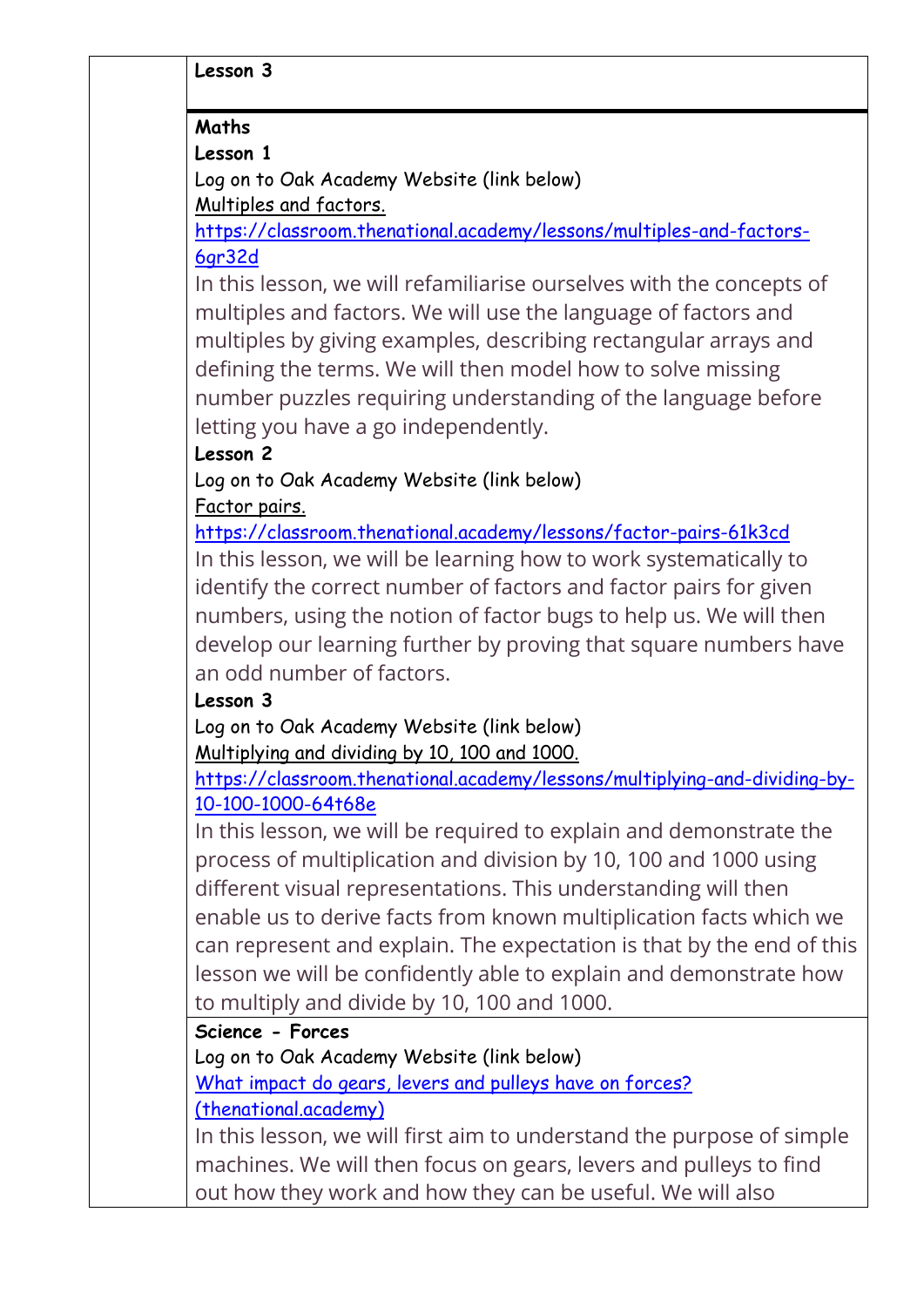|            | complete some questions throughout the lesson which will help us                                                                                         |
|------------|----------------------------------------------------------------------------------------------------------------------------------------------------------|
|            | check our understanding.                                                                                                                                 |
|            | Geography - Greece                                                                                                                                       |
|            | Depositionis happening to all of the islands of Greece. What is deposition?                                                                              |
|            | How does it affect the islands?                                                                                                                          |
|            | Write a description, using pictures to help, explain deposition and the<br>different ways of controlling it.                                             |
|            | Computing                                                                                                                                                |
|            | Art and Design and Technology                                                                                                                            |
|            | Over the next two weeks, make and paint yor own pot. This can be made                                                                                    |
|            | with clay, or with materials collected from around the house. How creative                                                                               |
|            | can you be?                                                                                                                                              |
|            | PSHE - All Around Me                                                                                                                                     |
|            | Log on to Oak Academy Website (link below)                                                                                                               |
|            | I have a dream (thenational.academy)                                                                                                                     |
|            | In today's lesson, you will identify what human rights are and how                                                                                       |
|            | they protect people. By the end of the lesson, you will understand                                                                                       |
|            | the rights that we have as human beings. You will create a poster                                                                                        |
|            | demonstrating human rights and what they are.                                                                                                            |
|            | P.E. - Agility, balance and co-ordination                                                                                                                |
|            | Log on to Oak Academy Website (link below)                                                                                                               |
|            | How do I develop agility, balance and coordination for consistency, fluency                                                                              |
|            | and precision? (thenational.academy)                                                                                                                     |
|            | In this lesson we will learn more about the ABCs underpinning all                                                                                        |
|            | movement, how they complement each other and how with                                                                                                    |
|            | practise we can develop consistency, fluency and precision.                                                                                              |
| Week 7     | Reading                                                                                                                                                  |
| beginning  | Please read for 30 minutes a day. Write a comment about your book in your                                                                                |
| $18th$ Oct | reading record each day.                                                                                                                                 |
|            |                                                                                                                                                          |
|            | If you have finished your reading book please complete a quiz on it using the                                                                            |
|            | link below. Username and password is the same as when we login at school.<br>If you are unsure of what this is, please message on Dojo and I can find it |
|            | for you.                                                                                                                                                 |
|            |                                                                                                                                                          |
|            | <b>Accelerated Reader:</b>                                                                                                                               |
|            | https://ukhosted1.renlearn.co.uk/2237395                                                                                                                 |
|            |                                                                                                                                                          |
|            | <b>Reading comprehension</b> - please complete the reading comprehension on                                                                              |
|            | Writing - Grammar                                                                                                                                        |
|            | Lesson 1                                                                                                                                                 |
|            | Lesson 2                                                                                                                                                 |
|            |                                                                                                                                                          |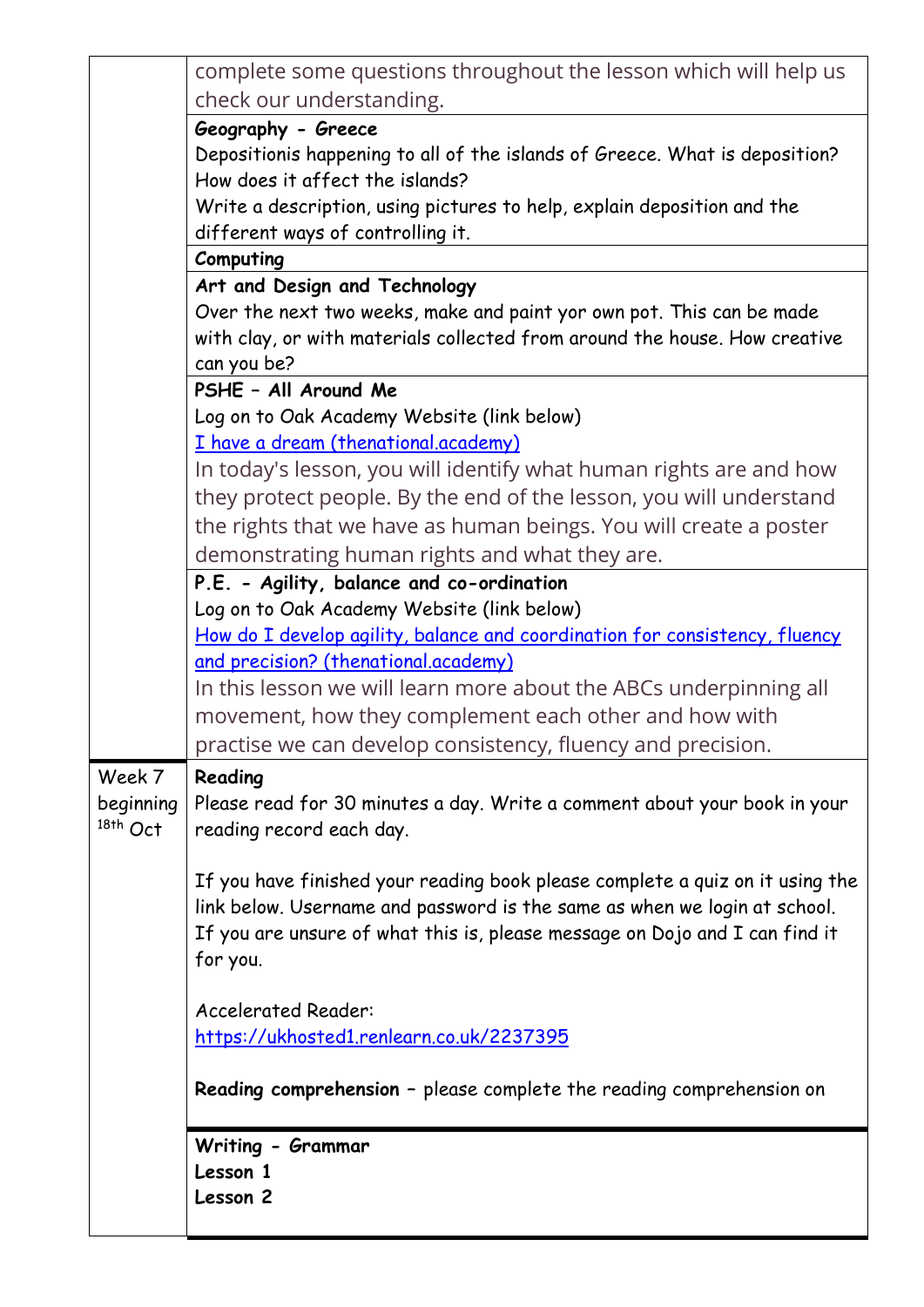**Lesson 3**

#### **Maths**

**Lesson 1**

Log on to Oak Academy Website (link below) What is a fraction?

https://classroom.thenational.academy/lessons/what-is-a-fraction-70rkjc In this lesson, we will explore the parts of a fraction and the

different ways they can be used.

### **Lesson 2**

Log on to Oak Academy Website (link below) Fractions of quantities part 1

https://classroom.thenational.academy/lessons/fractions-of-quantities-1- 6wuk6r

In this lesson, we will learn how to find fractions of a quantity and link this to division.

# **Lesson 3**

Log on to Oak Academy Website (link below)

Fractions of quantities part 2

https://classroom.thenational.academy/lessons/fractions-of-quantitiespart-2-cmt36t

In this lesson, we will learn how to find fractions of measurements and in different contexts.

# **Science - Forces**

#### Air Resistance

Watch the video below and design your own parachute. Design a Parachute - Activity - TeachEngineering

# **Geography - Greece**

Look at tourism in Greece. Create a poster / leaflet to encourage and persuade people to holiday in Greece.

Think about what you and your family would want to do on holiday.

What would you want to do during the days and evenings? Think about attractions and food as well as places to visit.

#### **Computing**

# **Art and Design and Technology**

Use this final week to complete your pot. Take a picture of it to add to your fact file.

# **PSHE – All Around Me**

Log on to Oak Academy Website (link below)

I have rights (thenational.academy)

In this lesson, you will be able to identify basic human rights, including the rights of children. You will write a letter to the United